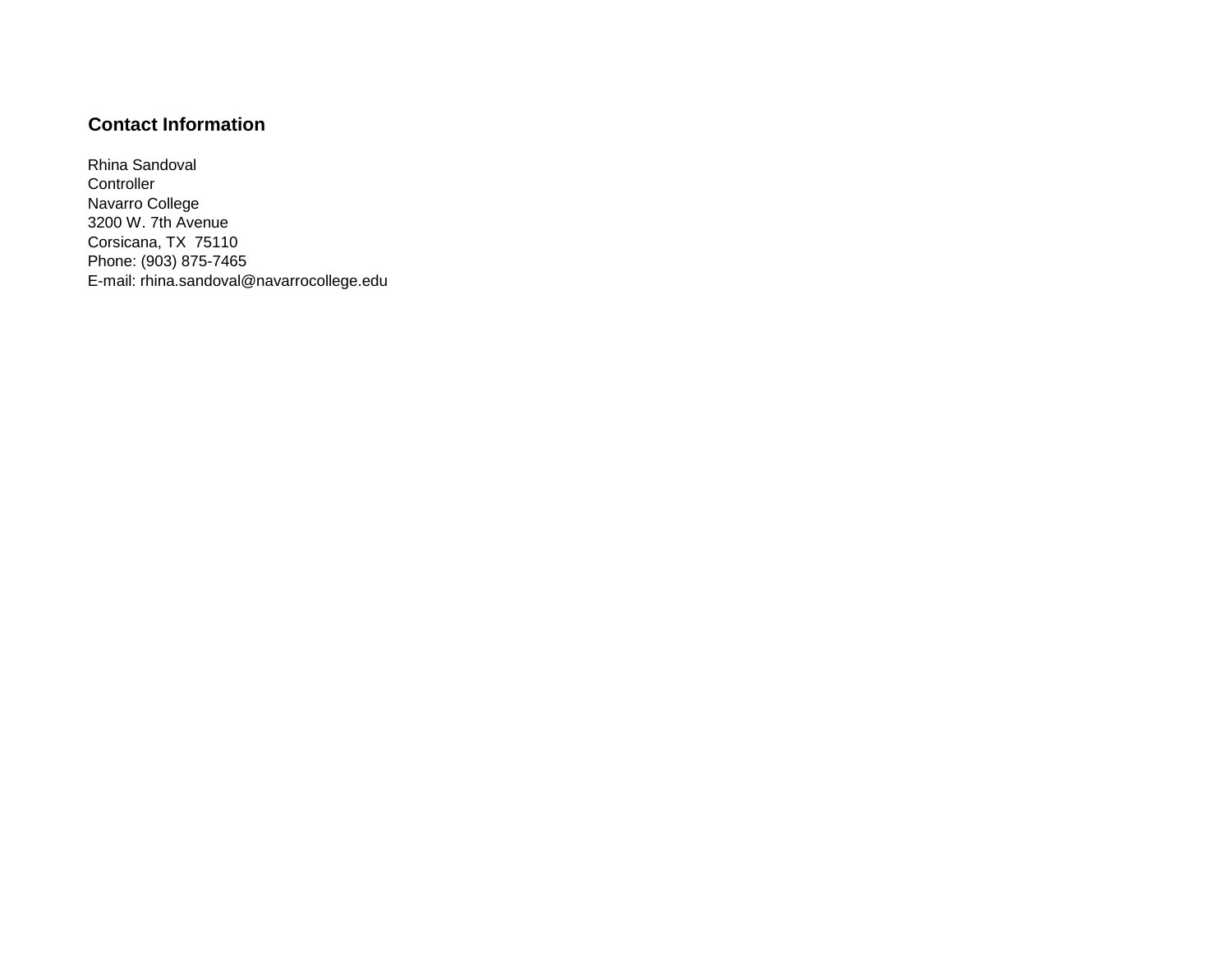| <b>TYPE OF INVESTMENT</b>                                                                     |      | <b>BEGINNING</b><br><b>BOOK VALUE</b><br>05/31/06 | <b>ADDITIONS/</b><br><b>CHANGES</b><br><b>FOR PERIOD</b> | <b>ENDING</b><br><b>BOOK VALUE</b><br>08/31/06 | <b>BEGINNING</b><br><b>MARKET VALUE</b><br>05/31/06 | <b>ENDING</b><br><b>MARKET VALUE</b><br>08/31/06 |
|-----------------------------------------------------------------------------------------------|------|---------------------------------------------------|----------------------------------------------------------|------------------------------------------------|-----------------------------------------------------|--------------------------------------------------|
| <b>Public Funds Interest Bearing Checking/Savings</b>                                         |      |                                                   |                                                          |                                                |                                                     |                                                  |
| Chase High Yield Savings Account #91203<br>Due Date: Open - Current Rate @ 5.28%              |      | 1,000,000.00                                      | 1,250,000.00                                             | 2,250,000.00                                   | 1,012,787.08                                        | 2,258,833.15                                     |
| Chase High Yield Savings Account #91211<br>Due Date: Open - Current Rate @ 5.23%              |      | 500,745.00                                        |                                                          | 500,745.00                                     | 504,000.20                                          | 507,114.84                                       |
| Chase High Yield Savings Account #57055<br>Due Date: Open - Current Rate @ 5.28%              |      | 1,000,000.00                                      |                                                          | 1,000,000.00                                   | 1,000,000.00                                        | 1,012,835.13                                     |
| Subtotal                                                                                      | - \$ | 2,500,745.00 \$                                   | 1,250,000.00 \$                                          | 3,750,745.00                                   | \$<br>2,516,787.28 \$                               | 3,778,783.12                                     |
| <b>Certificates of Deposit</b>                                                                |      |                                                   |                                                          |                                                |                                                     |                                                  |
| Citizens National Bank-Henderson CD #474630 (Schol)<br>Due 8/1/07 @ 5.00%<br>Purchased 8/1/02 |      | 250,000.00                                        |                                                          | 250,000.00                                     | 254,075.34                                          | 250,993.15                                       |
| First Bank & Trust Company CD #5006220 (E&G)<br>Due 10/18/06 @ 4.04%<br>Purchase 10/18/05     |      | 100,000.00                                        |                                                          | 100,000.00                                     | 102,490.41                                          | 103,508.71                                       |
| Chase CD #648990 (E&G)<br>Due 12/29/06 @5.17%<br>Purchased 6/29/06                            |      | 0.00                                              | 750,000.00                                               | 750,000.00                                     | 0.00                                                | 756,692.67                                       |
| Chase CD #947532 (Schol)<br>Due 12/27/06 @ 5.19%<br>Purchased 6/30/06                         |      | 0.00                                              | 451,400.00                                               | 451,400.00                                     | 0.00                                                | 455,379.49                                       |
| Chase CD #4949538 (Schol)<br>Due 12/28/06 @ 5.19%<br>Purchased 7/01/06                        |      | 0.00                                              | 204,000.00                                               | 204,000.00                                     | 0.00                                                | 205,769.43                                       |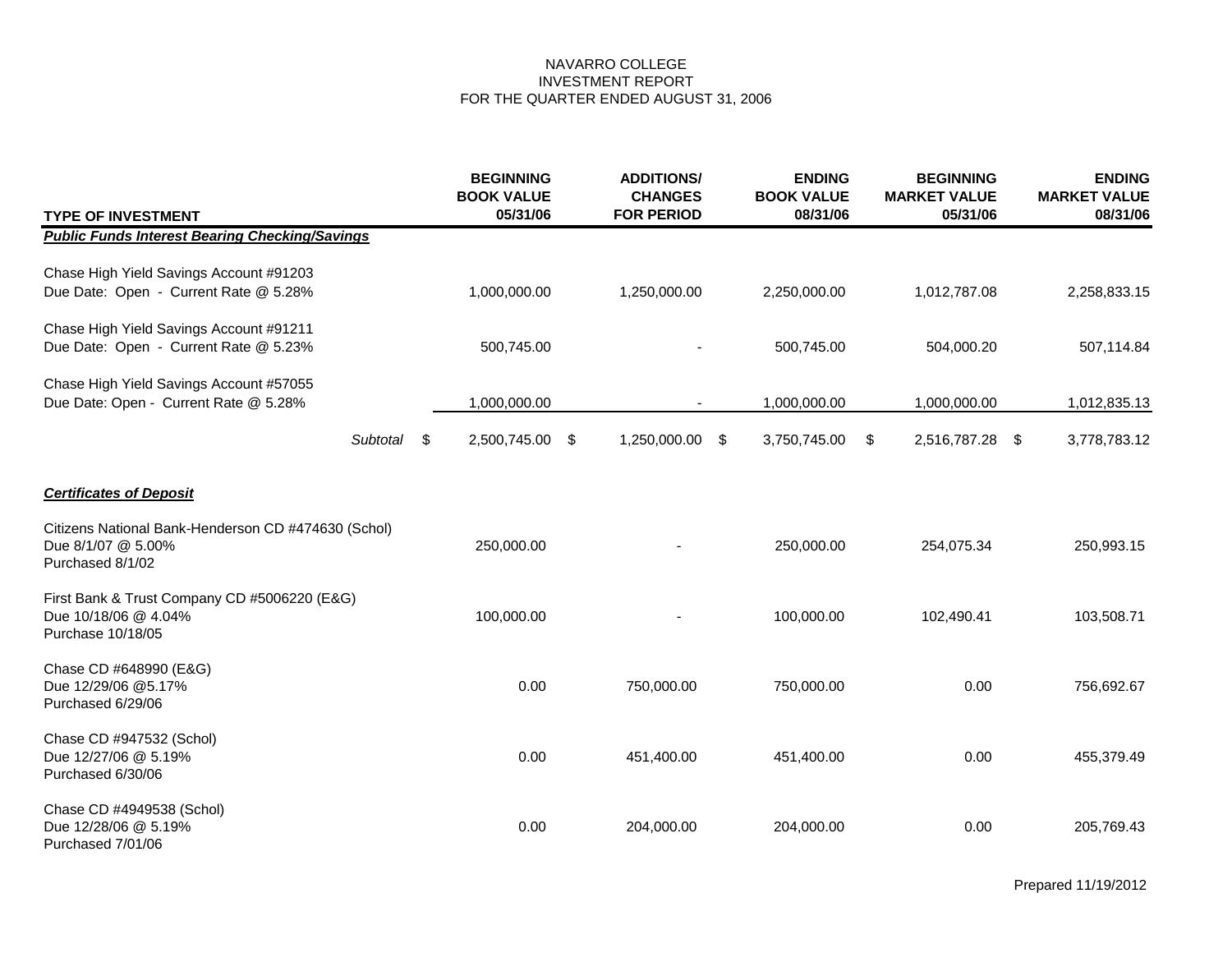| <b>TYPE OF INVESTMENT</b>                                                        |          |     | <b>BEGINNING</b><br><b>BOOK VALUE</b><br>05/31/06 | <b>ADDITIONS/</b><br><b>CHANGES</b><br><b>FOR PERIOD</b> |    | <b>ENDING</b><br><b>BOOK VALUE</b><br>08/31/06 | <b>BEGINNING</b><br><b>MARKET VALUE</b><br>05/31/06 | <b>ENDING</b><br><b>MARKET VALUE</b><br>08/31/06 |
|----------------------------------------------------------------------------------|----------|-----|---------------------------------------------------|----------------------------------------------------------|----|------------------------------------------------|-----------------------------------------------------|--------------------------------------------------|
| Chase CD #024679 (Aux)<br>Due 01/22/07 @ 5.06%<br>Purchased 7/26/06              |          |     | 0.00                                              | 250,000.00                                               |    | 250,000.00                                     | 0.00                                                | 251,247.67                                       |
| Chase CD #47532 (Schol)<br>Due 6/30/06 @ 4.20%<br>Purchased 7/31/02              |          |     | 451,400.00                                        | (451, 400.00)                                            |    |                                                | 457,633.03                                          |                                                  |
| Chase CD #49538 (Schol)<br>Due 7/1/06 @ 4.20%<br>Purchased 8/1/02                |          |     | 204,000.00                                        | (204,000.00)                                             |    |                                                | 206,793.40                                          |                                                  |
| State Farm Bank CD #1007719717 (Schol)<br>Due 8/02/06 @3.44%<br>Purchased 8/2/04 |          |     | 100,000.00                                        | (100,000.00)                                             |    |                                                | 106,286.25                                          |                                                  |
| Chase CD #24679 (Aux)<br>Due 8/29/06 @ 3.28%<br>Purchased 1/27/06                |          |     | 500,000.00                                        | (500,000.00)                                             |    |                                                | 505,571.51                                          |                                                  |
|                                                                                  | Subtotal | -86 | 1,605,400.00                                      | \$<br>400,000.00                                         | S. | 2,005,400.00                                   | 1,632,849.94<br>\$                                  | 2,023,591.12<br>\$                               |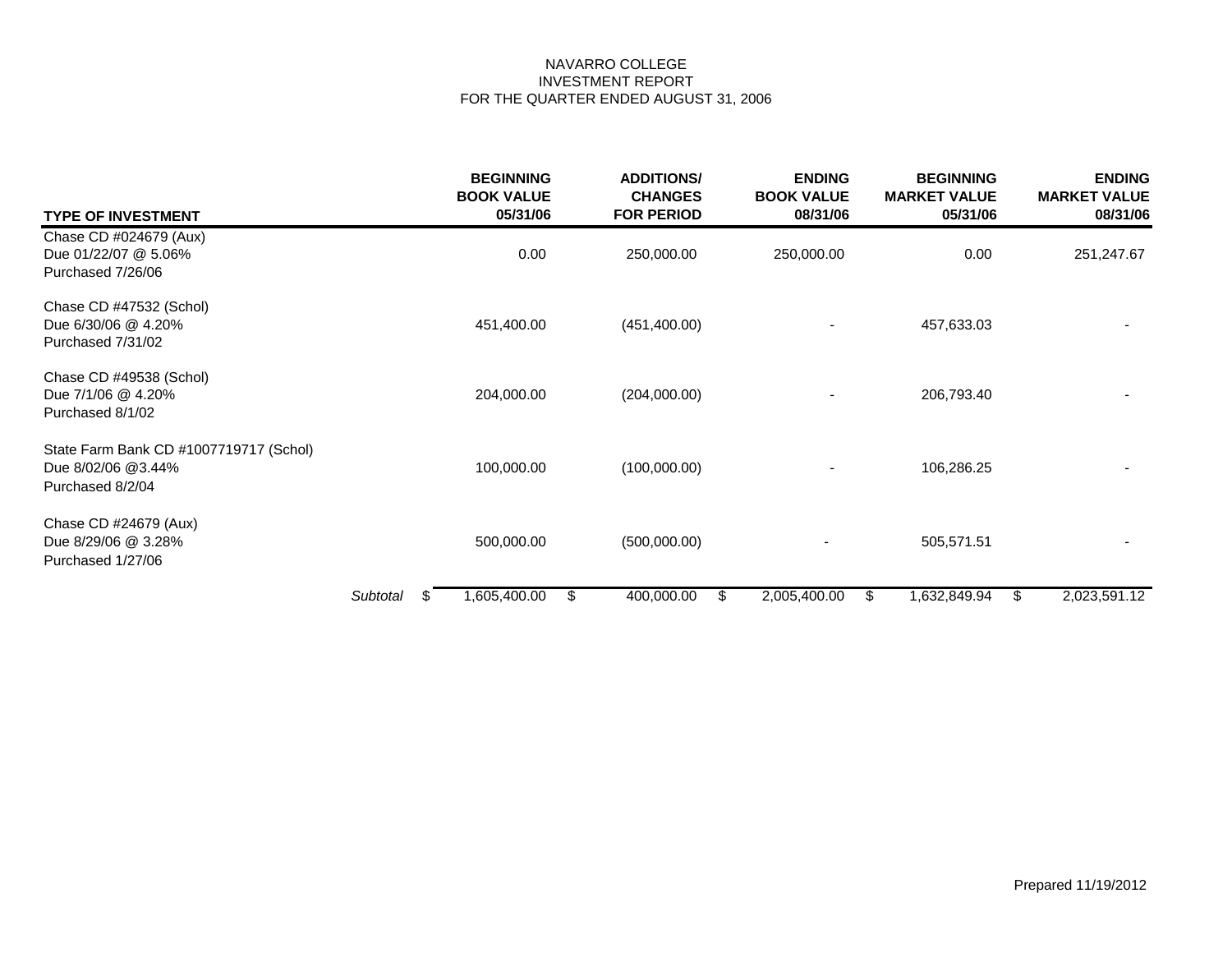| <b>TYPE OF INVESTMENT</b>                                                                                                                  |               | <b>BEGINNING</b><br><b>BOOK VALUE</b><br>05/31/06 | <b>ADDITIONS/</b><br><b>CHANGES</b><br><b>FOR PERIOD</b> | <b>ENDING</b><br><b>BOOK VALUE</b><br>08/31/06 | <b>BEGINNING</b><br><b>MARKET VALUE</b><br>05/31/06 | <b>ENDING</b><br><b>MARKET VALUE</b><br>08/31/06 |
|--------------------------------------------------------------------------------------------------------------------------------------------|---------------|---------------------------------------------------|----------------------------------------------------------|------------------------------------------------|-----------------------------------------------------|--------------------------------------------------|
| <b>U.S. Government Securities</b>                                                                                                          |               |                                                   |                                                          |                                                |                                                     |                                                  |
| U.S. Treasury Bill (E&G)<br>Due 9/21/06 @ 4.76% Yield<br>CUSIP #912795XW6 (4.586% Rate)<br>Purchased 3/23/06 Par \$750,000                 |               | 750,000.00                                        |                                                          | 750,000.00                                     | 745,259.57                                          | 762,966.49                                       |
| U.S. Treasury Bill (Plant)<br>Due 02/15/07 @ 4.989% Yield<br>CUSIP #912828BY5 (4.989% Rate)<br>Purchased 5/31/06 Par \$1,000,000           |               | 1,000,000.00                                      |                                                          | 1,000,000.00                                   | 980,150.00                                          | 999,835.01                                       |
| U.S. Treasury Bill (E&G and Schol)<br>Due 12/28/06 @ 5.1895% Yield<br>CUSIP #912795YL9 (5.1895% Rate)<br>Purchased 6/30/06 Par \$1,037,000 |               | 0.00                                              | 1,037,000.00                                             | 1,037,000.00                                   | 0.00                                                | 1,029,392.76                                     |
| U.S. Treasury Bill (Schol and Agency)<br>Due 3/01/07 @ 5.0942% Yield<br>CUSIP # 912795YV7 (4.90% Rate)<br>Purchased 8/31/06 Par \$300,000  |               | 0.00                                              | 300,000.00                                               | 300,000.00                                     | 0.00                                                | 292,545.00                                       |
| U.S Treasury Bill (Schol and Agency)<br>Due 8/31/06 @ 4.689% Yield<br>CUSIP #912795XT3 (4.52% Rate)<br>Purchased 2/28/06 Par \$300,000     |               | 300,000.00                                        | (300,000.00)                                             |                                                | 299,802.87                                          |                                                  |
| U.S. Treasury Bill (E&G)<br>Due 6/29/06 @ 4.702% Yield<br>CUSIP #912795XJ5 (4.60% Rate)<br>Purchased 4/27/06 Par \$504,000                 |               | 504,000.00                                        | (504,000.00)                                             |                                                | 504,264.57                                          |                                                  |
|                                                                                                                                            | Subtotal<br>S | 2,554,000.00                                      | \$<br>533,000.00                                         | \$<br>3,087,000.00                             | \$<br>2,529,477.01                                  | \$<br>3,084,739.26                               |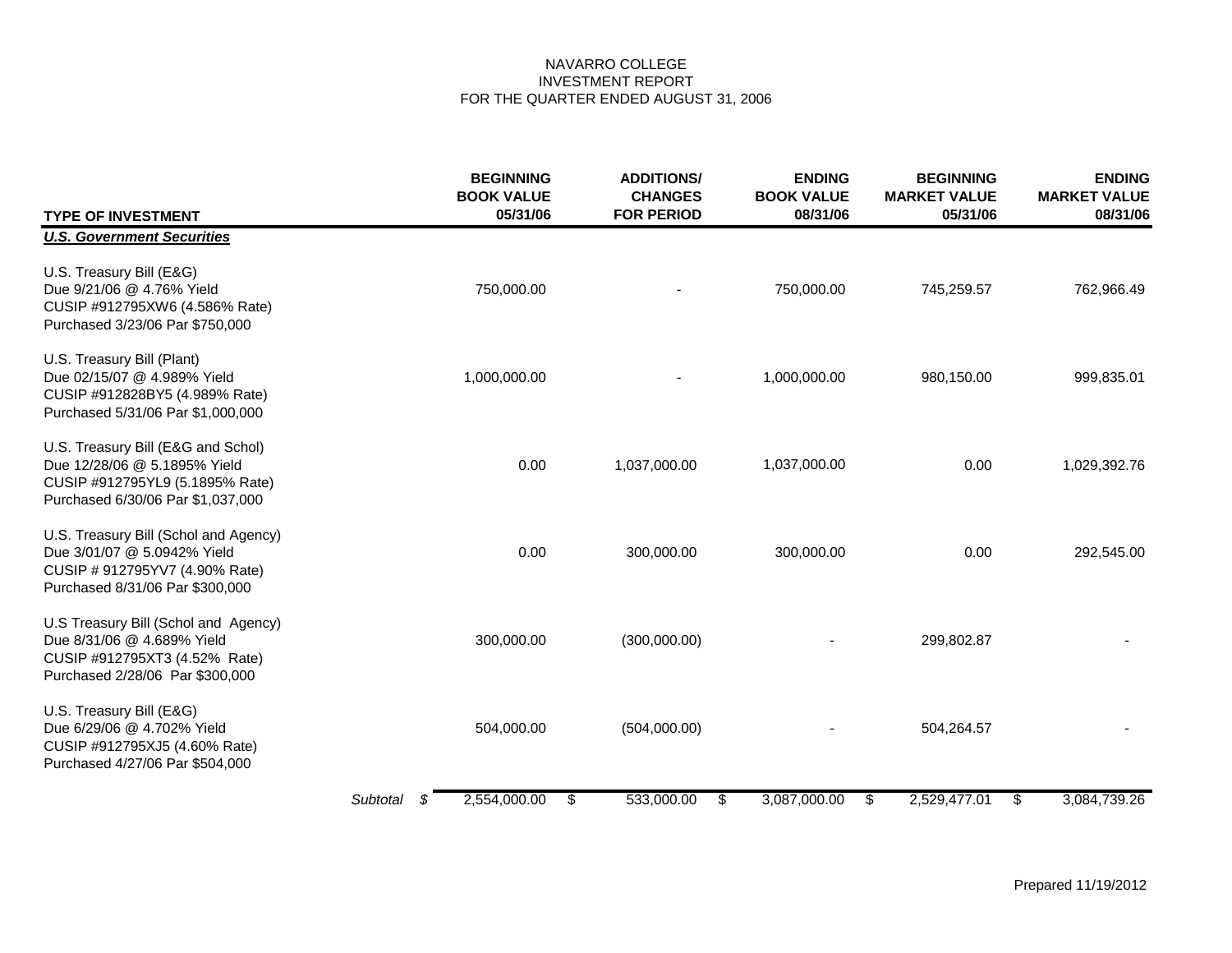| <b>TYPE OF INVESTMENT</b>                                                                                                                       |              |     | <b>BEGINNING</b><br><b>BOOK VALUE</b><br>05/31/06 |    | <b>ADDITIONS/</b><br><b>CHANGES</b><br><b>FOR PERIOD</b> |    | <b>ENDING</b><br><b>BOOK VALUE</b><br>08/31/06 | <b>BEGINNING</b><br><b>MARKET VALUE</b><br>05/31/06 |    | <b>ENDING</b><br><b>MARKET VALUE</b><br>08/31/06 |
|-------------------------------------------------------------------------------------------------------------------------------------------------|--------------|-----|---------------------------------------------------|----|----------------------------------------------------------|----|------------------------------------------------|-----------------------------------------------------|----|--------------------------------------------------|
| <b>U.S. Government Agency Securities</b>                                                                                                        |              |     |                                                   |    |                                                          |    |                                                |                                                     |    |                                                  |
| Federal National Mortgage Association (Schol)<br>Due 3/03/09 @ 3.60% Yield<br>CUSIP #3136F5DZ1 (3.60% Rate)<br>Purchased 3/03/04 Par \$350,000  |              |     | 350,000.00                                        |    |                                                          |    | 350,000.00                                     | 338,417.83                                          |    | 338,180.50                                       |
| Federal National Mortgage Association (Aux)<br>Due 10/15/06 @ 4.375% Yield<br>CUSIP #31359MLH4 (4.375% Rate)<br>Purchased 4/27/06 Par \$750,000 |              |     | 750,000.00                                        |    |                                                          |    | 750,000.00                                     | 747,135.00                                          |    | 760,427.05                                       |
| Federal Home Loan Bank Note (Schol)<br>Due 05/11/07 @ 4.50% Yield<br>CUSIP #3133XDN72 (4.50% Rate)<br>Purchased 4/27/06 Par \$175,000           |              |     | 175,000.00                                        |    |                                                          |    | 175,000.00                                     | 174,333.56                                          |    | 174,583.31                                       |
| Federal Home Loan Bank Note (Plant)<br>Due 02/26/07 @ 5.25% Yield<br>CUSIP #3133XFQP4 (5.25% Rate)<br>Purchased 5/31/06 Par \$1,000,000         |              |     | 1,000,000.00                                      |    |                                                          |    | 1,000,000.00                                   | 1,005,232.88                                        |    | 1,012,332.88                                     |
| Federal Home Loan Bank Note (Schol)<br>Due 06/30/06 @ 3.050% Yield<br>CUSIP #3133X9VD9 (3.050% Rate)<br>Purchased 01/10/05 Par \$500,000        |              |     | 500,000.00                                        |    | (500,000.00)                                             |    |                                                | 504,178.22                                          |    |                                                  |
|                                                                                                                                                 | Subtotal     | \$  | 2,775,000.00                                      | \$ | (500,000.00)                                             | \$ | 2,275,000.00                                   | \$<br>2,769,297.49                                  | \$ | 2,285,523.74                                     |
|                                                                                                                                                 | <b>TOTAL</b> | -\$ | 9,435,145.00                                      | S. | 1,683,000.00                                             | S  | 11,118,145.00                                  | 9,448,411.72<br>-S                                  | -S | 11,172,637.24                                    |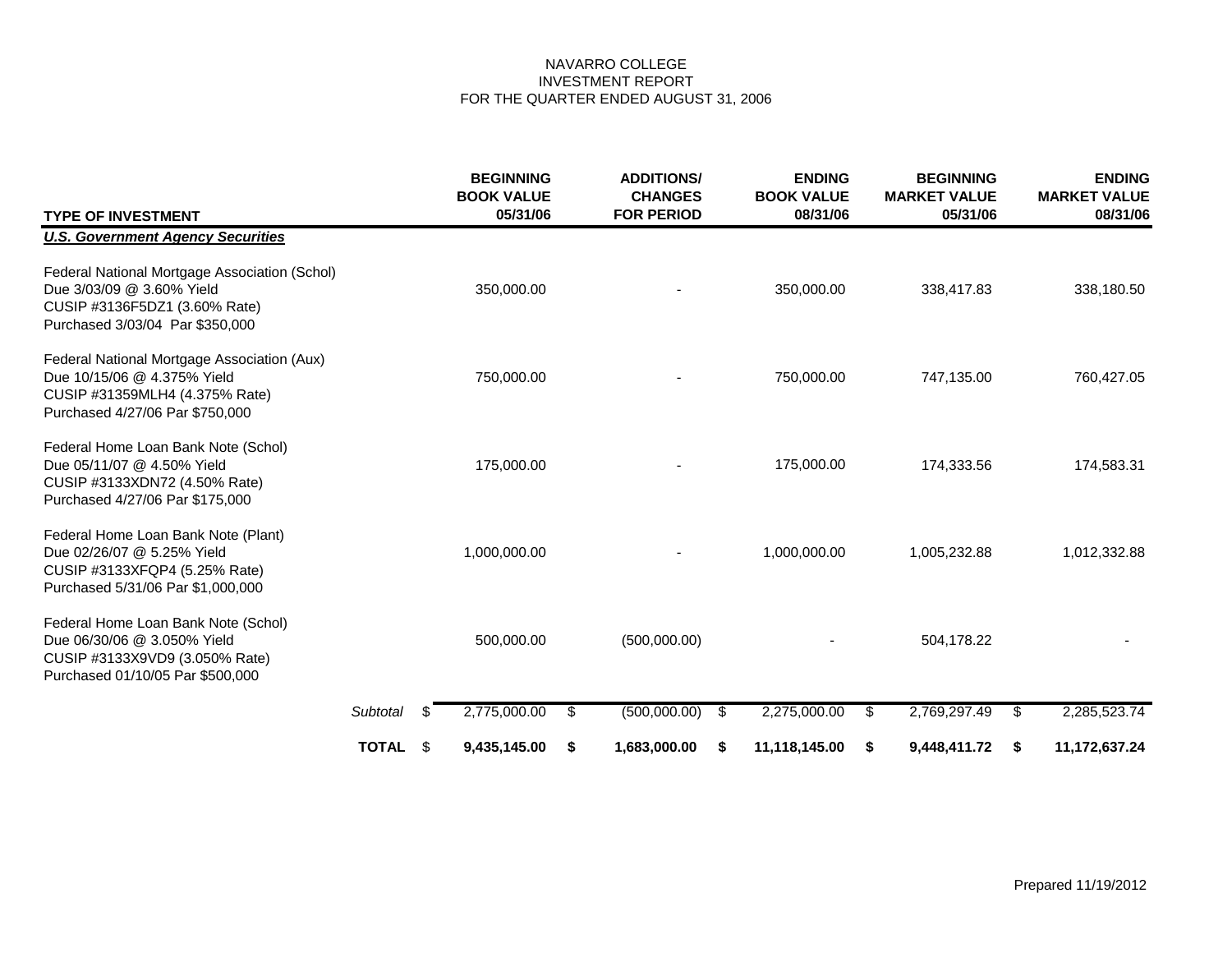#### **RECAP OF INVESTMENTS BY FUND**

#### NAVARRO COLLEGE INVESTMENT REPORT RECAP FOR THE QUARTER ENDED AUGUST 31, 2006

| <b>TYPE OF INVESTMENT</b>                                                                                                             | <b>ENDING</b><br><b>BOOK VALUE</b><br>08/31/06 | <b>Educational</b><br>and<br><b>General Fund</b> | <b>Debt Service</b><br><b>Fund</b> | <b>Auxiliary</b><br>Fund | Agency<br>Fund | Plant<br>Fund   | <b>Student</b><br><b>Financial</b><br><b>Aid Fund</b> |
|---------------------------------------------------------------------------------------------------------------------------------------|------------------------------------------------|--------------------------------------------------|------------------------------------|--------------------------|----------------|-----------------|-------------------------------------------------------|
| Chase - High Balance Savings Account #91203<br>Chase-High Balance Savings Account #91211<br>Chase-High Balance Savings Account #57055 | 2,250,000.00<br>500,745.00<br>1,000,000.00     | 2,250,000.00                                     | 500,745.00                         |                          |                | 1,000,000.00    |                                                       |
| Chase CD #48990<br>Chase CD #24679                                                                                                    | 750,000.00<br>250,000.00                       | 750000                                           |                                    | 250,000.00               |                |                 |                                                       |
| Chase CD #47532<br>Chase CD #49538                                                                                                    | 451,400.00<br>204,000.00                       |                                                  |                                    |                          |                |                 | 451,400.00<br>204,000.00                              |
| First Bank & Trust Co. CD # 5006220<br>Citizens National Bank CD #474630                                                              | 100,000.00<br>250,000.00                       | 100,000.00                                       |                                    |                          |                |                 | 250,000.00                                            |
| US Treasury Bill #912795XW6<br>US Treasury Bill #912795YL9                                                                            | 750,000.00<br>1,037,000.00                     | 750,000.00<br>504,000.00                         |                                    |                          |                |                 | 533,000.00                                            |
| US Treasury Bill #912828BY5<br>US Treasury Bill #912795YV7                                                                            | 1,000,000.00<br>300,000.00                     |                                                  |                                    |                          | 100,000.00     | 1,000,000.00    | 200,000.00                                            |
| FHLB CUSIP #3133XFQP4<br>FHLB CUSIP #3133XDN72                                                                                        | 1,000,000.00<br>175,000.00                     |                                                  |                                    |                          |                | 1,000,000.00    | 175,000.00                                            |
| FNMA CUSIP #1359MLH4<br>FNMA CUSIP #3136F5DZ1                                                                                         | 750,000.00<br>350,000.00                       |                                                  |                                    | 750,000.00               |                |                 | 350,000.00                                            |
|                                                                                                                                       | \$<br>11,118,145.00 \$                         | 4,354,000.00 \$                                  | 500,745.00 \$                      | 1,000,000.00 \$          | 100,000.00 \$  | 3,000,000.00 \$ | 2,163,400.00                                          |
| August 31, 2006 Benchmark Rates:                                                                                                      |                                                |                                                  |                                    |                          |                |                 |                                                       |
| <b>TexStar Local Government Investment Service</b>                                                                                    | 5.2601%                                        |                                                  |                                    |                          |                |                 |                                                       |
| Rates and market values are from the August 31, 2006 Wall Street Journal                                                              |                                                |                                                  |                                    |                          |                |                 |                                                       |
| <b>Federal Funds Rate</b>                                                                                                             | 6.250%                                         |                                                  |                                    |                          |                |                 |                                                       |
| Merrill Lynch Ready Assets Trust                                                                                                      | 4.66%                                          |                                                  |                                    |                          |                |                 |                                                       |
| Treasury Bill - 26 weeks                                                                                                              | 4.970%                                         |                                                  |                                    |                          |                |                 |                                                       |
| Certificates of Deposit - Six Months                                                                                                  | 4.45%                                          |                                                  |                                    |                          |                |                 |                                                       |

We, the investment officers of Navarro College District, swear that, to the best of our knowledge, this report displays Navarro College's investment portfolio as of August 31, 2006. We further swear that transactions invol investment portfolio are in compliance with Navarro College's Investment Policy and Strategy and the provisions of the Public Funds Investment Act, Chapter 2256, and amendments of the Texas Government Code.

**Prepared by:** Date Investment Officer

Date Controller **Date** Investment Officer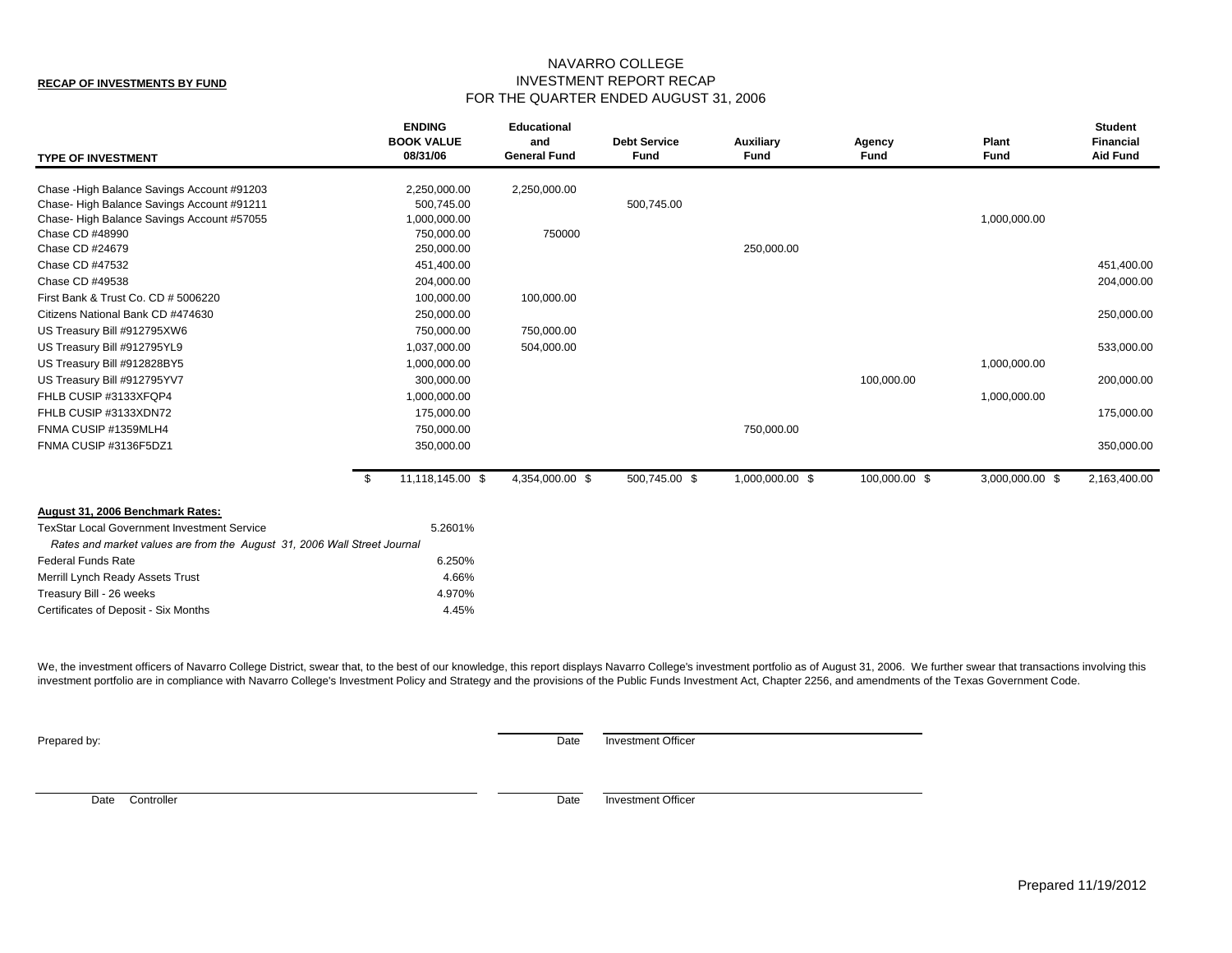# **Navarro College Investment Portfolio Maturity Schedule August 31, 2006**

| <b>MATURITY</b>      |             |               |  |  |  |  |  |
|----------------------|-------------|---------------|--|--|--|--|--|
| <b>MONTH</b>         | <b>YEAR</b> | <b>AMOUNT</b> |  |  |  |  |  |
| <b>Open Maturity</b> |             | \$3,750,745   |  |  |  |  |  |
| <b>Jan-Dec</b>       | 2006        | 4,042,400     |  |  |  |  |  |
| Jan-Dec              | 2007        | 2,975,000     |  |  |  |  |  |
| <b>Mar</b>           | 2009        | 350,000       |  |  |  |  |  |
| <b>TOTAL:</b>        |             | \$11,118,145  |  |  |  |  |  |